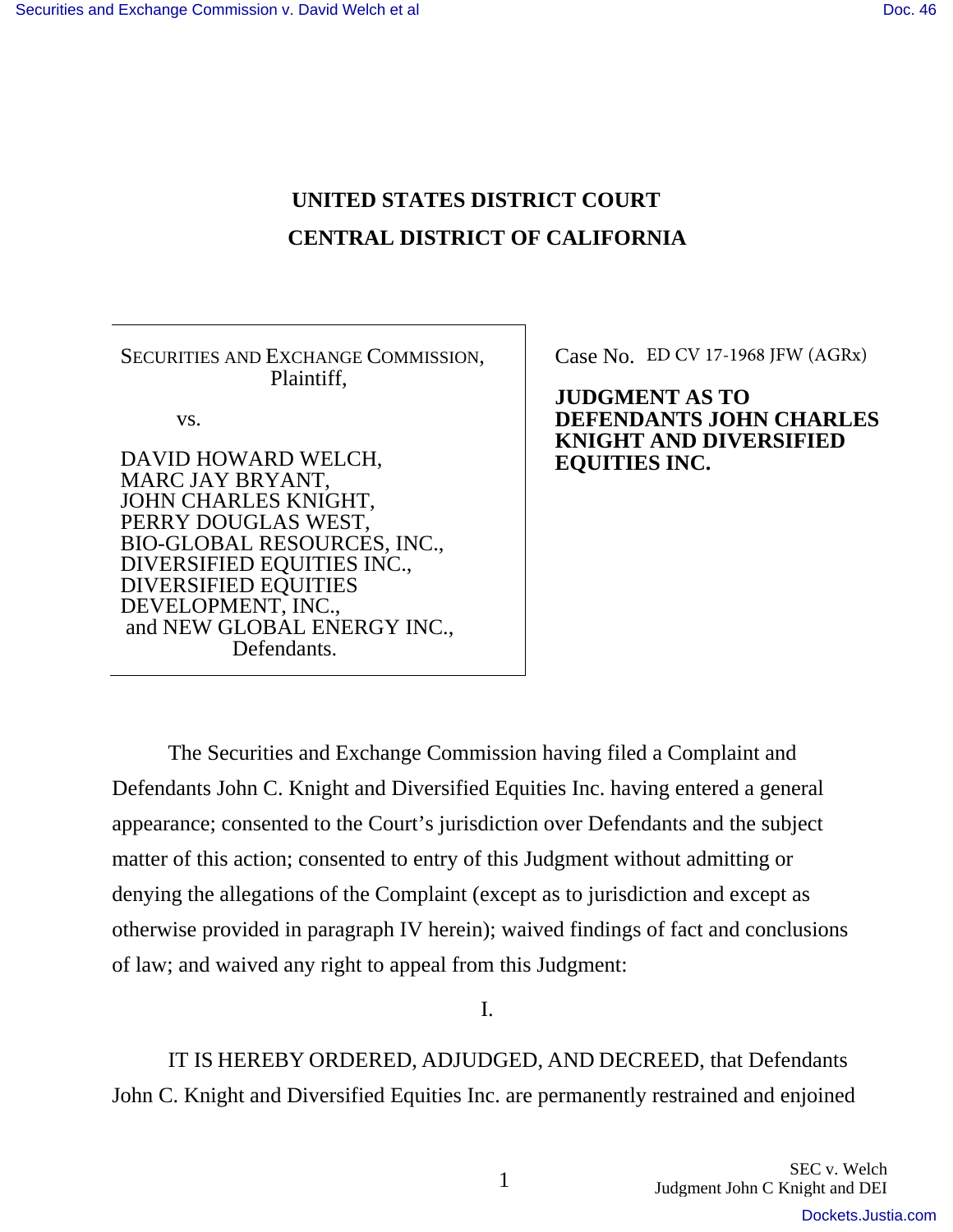from violating Section 5 of the Securities Act of 1933 ("Securities Act") [15 U.S.C. § 77e] by, directly or indirectly, in the absence of any applicable exemption:

 (a) Unless a registration statement is in effect as to a security, making use of any means or instruments of transportation or communication in interstate commerce or of the mails to sell such security through the use or medium of any prospectus or otherwise;

 (b) Unless a registration statement is in effect as to a security, carrying or causing to be carried through the mails or in interstate commerce, by any means or instruments of transportation, any such security for the purpose of sale or for delivery after sale; or

 (c) Making use of any means or instruments of transportation or communication in interstate commerce or of the mails to offer to sell or offer to buy through the use or medium of any prospectus or otherwise any security, unless a registration statement has been filed with the Commission as to such security, or while the registration statement is the subject of a refusal order or stop order or (prior to the effective date of the registration statement) any public proceeding or examination under Section 8 of the Securities Act [15 U.S.C. § 77h].

 IT IS FURTHER ORDERED, ADJUDGED, AND DECREED, that, as provided in Federal Rule of Civil Procedure 65(d)(2), the foregoing paragraph also binds the following who receive actual notice of this Final Judgment by personal service or otherwise: (a) Defendants' officers, agents, servants, employees, and attorneys; and (b) other persons in active concert or participation with Defendants or with anyone described in  $(a)$ .

# II.

 IT IS HEREBY FURTHER ORDERED, ADJUDGED, AND DECREED, that Defendants John C. Knight and Diversified Equities Inc. are permanently restrained and enjoined from violating, directly or indirectly, Section 15(a) of the Securities Exchange Act of 1934 (the "Exchange Act") [15 U.S.C. § 78o(a)] by making use of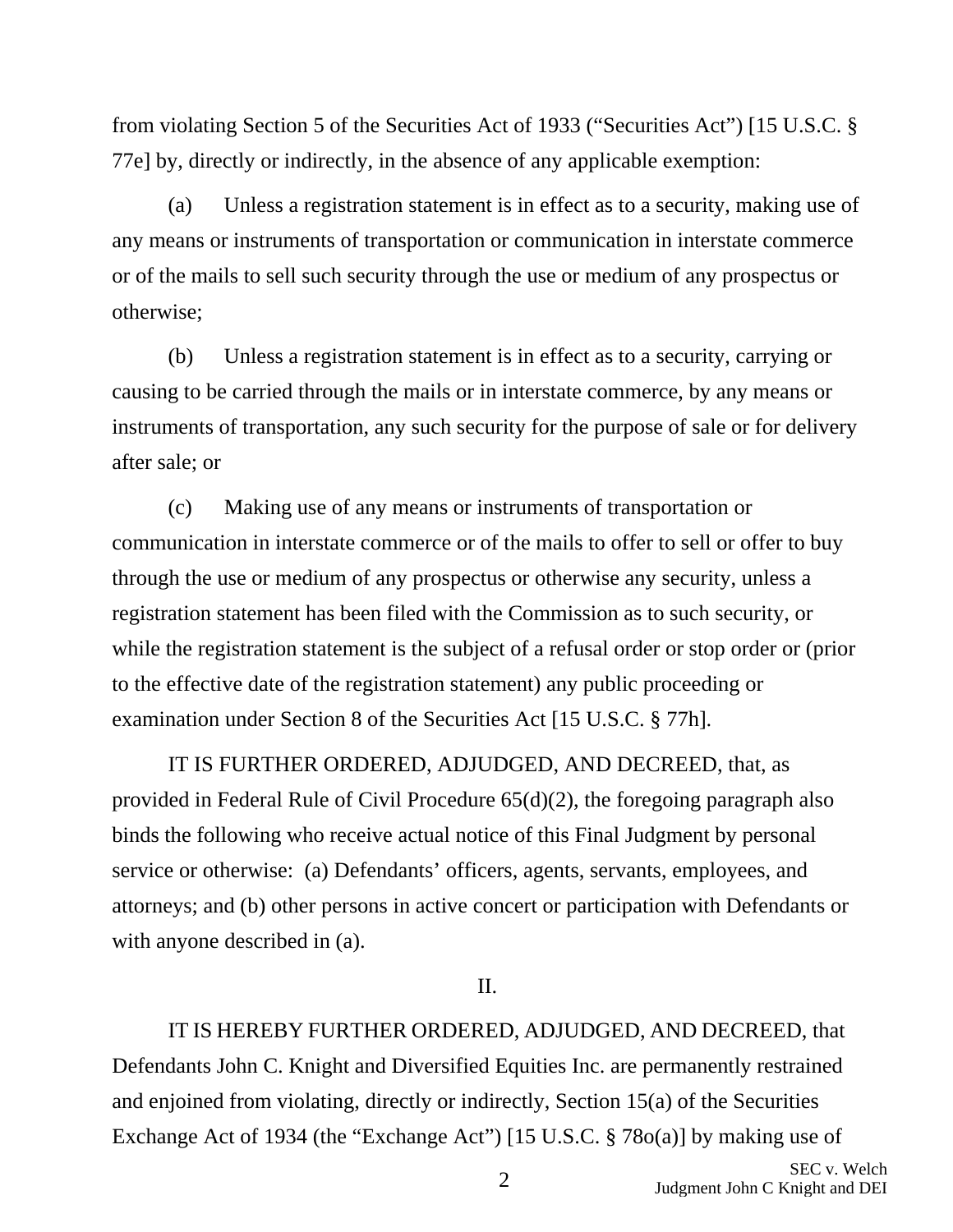the mails or any means or instrumentality of interstate commerce to effect any transactions in, or to induce or attempt to induce the purchase or sale of, any security, without being registered as a broker and/or dealer pursuant to Section 15(b) of the Exchange Act or while Defendants are not associated with an entity registered with the Commission as a broker or dealer.

 IT IS HEREBY FURTHER ORDERED, ADJUDGED, AND DECREED that, as provided in Federal Rule of Civil Procedure 65(d)(2), the foregoing paragraph also binds the following who receive actual notice of this Judgment by personal service or otherwise: (a) Defendants' officers, agents, servants, employees, and attorneys; and (b) other persons in active concert or participation with Defendants or with anyone described in (a).

## III.

 IT IS HEREBY ORDERED, ADJUDGED, AND DECREED, that Defendant John C. Knight is permanently restrained and enjoined from violating, directly or indirectly, Section 20(b) of the Exchange Act [15 U.S.C. § 78t(b) )], by committing the violations described in Part II above, through or by means of other persons.

 IT IS HEREBY FURTHER ORDERED, ADJUDGED, AND DECREED that, as provided in Federal Rule of Civil Procedure 65(d)(2), the foregoing paragraph also binds the following who receive actual notice of this Judgment by personal service or otherwise: (a) Defendants' officers, agents, servants, employees, and attorneys; and (b) other persons in active concert or participation with Defendants or with anyone described in (a).

# IV.

 IT IS HEREBY FURTHER ORDERED, ADJUDGED, AND DECREED that Defendants John C. Knight and Diversified Equities Inc. are permanently barred from participating in an offering of penny stock, including engaging in activities with a broker, dealer, or issuer for purposes of issuing, trading, or inducing or attempting to induce the purchase or sale of any penny stock. A penny stock is any equity security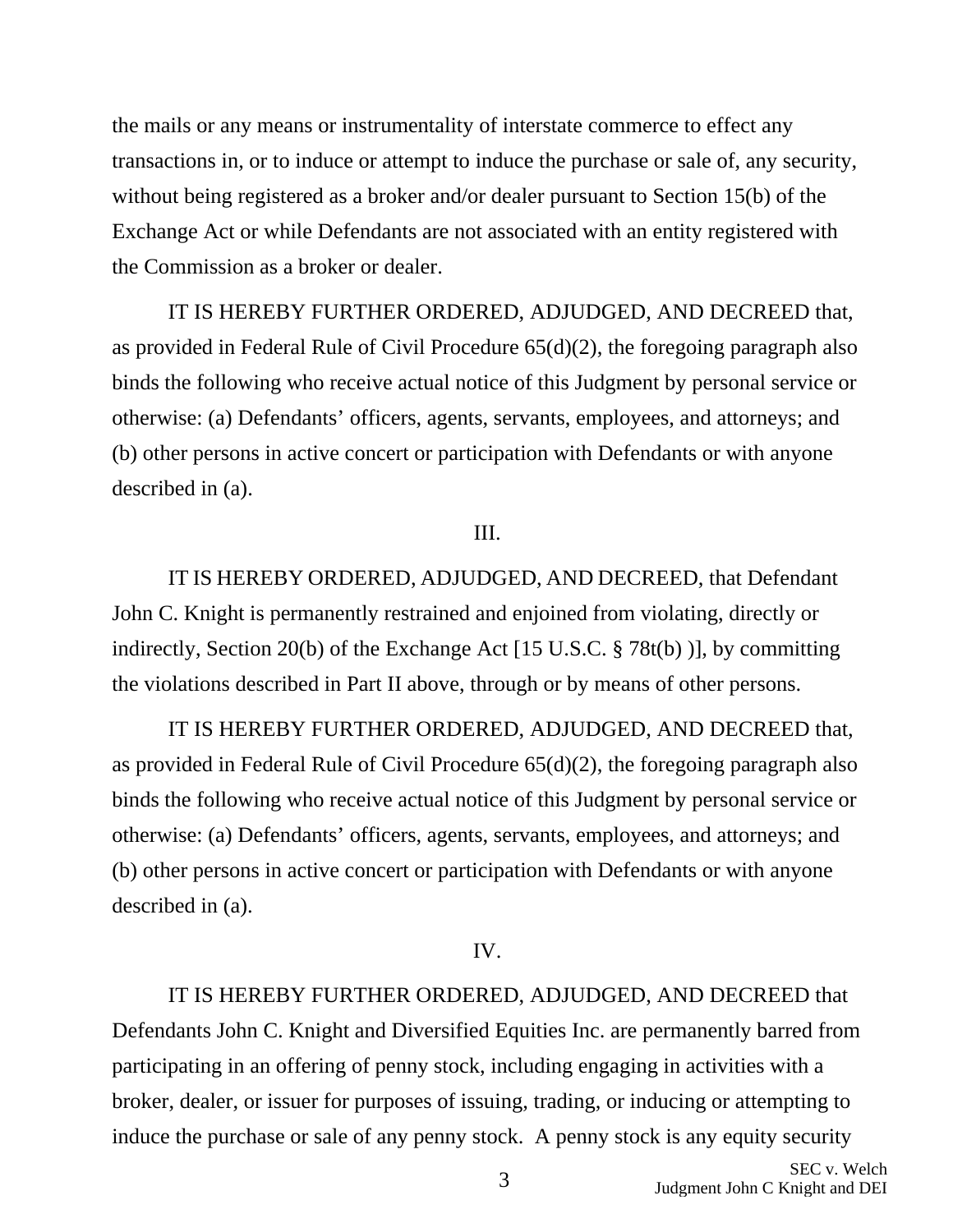that has a price of less than five dollars, except as provided in Rule 3a51-1 under the Exchange Act [17 C.F.R. § 240.3a51-1].

#### V.

IT IS HEREBY FURTHER ORDERED, ADJUDGED, AND DECREED that Defendants shall pay disgorgement of ill-gotten gains and prejudgment interest thereon; that the amounts of the disgorgement, and whether such amounts should be imposed jointly and severally, shall be determined by the Court upon motion of the Commission; and that prejudgment interest shall be calculated from June 7, 2013, based on the rate of interest used by the Internal Revenue Service for the underpayment of federal income tax as set forth in 26 U.S.C. § 6621(a)(2). Upon motion of the Commission, the Court shall determine whether civil penalties pursuant to Section 20(d)(2) of the Securities Act and Section 21(d)(3) of the Exchange Act [15 U.S.C. §§ 77t(d)(2) and 78u(d)(3)] are appropriate and, if so, the amount of the penalties. In connection with the Commission's motion for disgorgement and/or civil penalties, and at any hearing held on such a motion: (a) Defendants will be precluded from arguing that they did not violate the federal securities laws as alleged in the Complaint; (b) Defendants may not challenge the validity of the Consent or this Judgment; (c) solely for the purposes of such motion, the allegations of the Complaint shall be accepted as and deemed true by the Court; and (d) the Court may determine the issues raised in the motion on the basis of affidavits, declarations, excerpts of sworn deposition or investigative testimony, and documentary evidence, without regard to the standards for summary judgment contained in Rule 56(c) of the Federal Rules of Civil Procedure. In connection with the Commission's motion for disgorgement and/or civil penalties, the parties may take discovery, including discovery from appropriate non-parties.